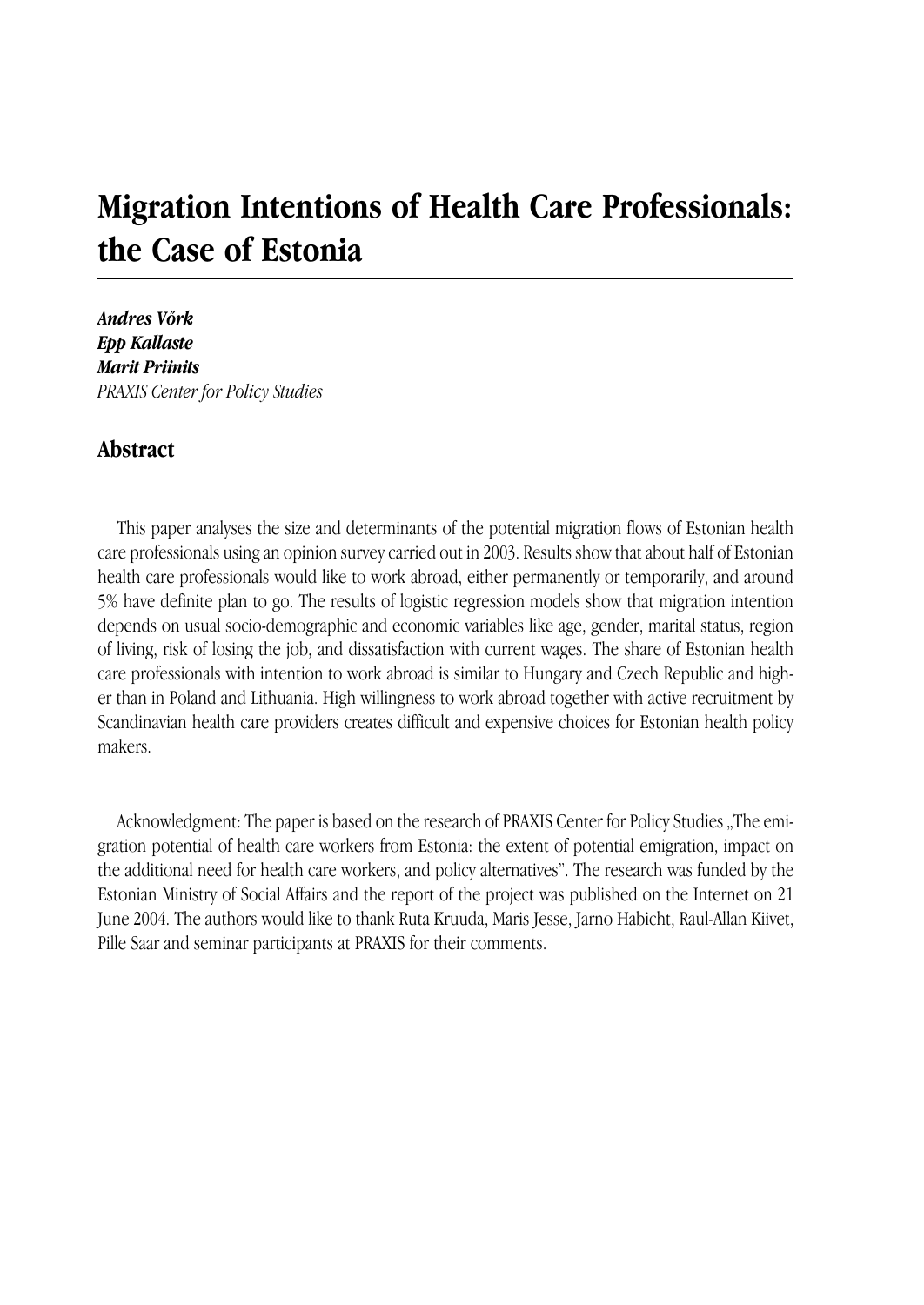# **1. Introduction**

The free movement of labour and mutual recognition of qualifications has enhanced opportunities to work in Europe for workers from Central and Eastern European countries. As the living standard in the old EU member states exceeds the living standard in the new member states considerably, economic incentives to move abroad are high. Although the estimates predict low migration in general (see for example European Commission, 2001; Krieger, 2004), there are some economic sectors that might be more vulnerable to migration than the others. One of such sectors is definitely health care. In many old EU member states there is a deficit of health care professionals, which is at least partly covered with active recruitment from other countries. Additionally, the health sector workforce is relatively underpaid in the CEE countries compared to the Western countries. Thus it might turn out that health care will suffer large emigration flows, despite of general low migration.

The aim of our research was to identify the extent of the emigration problem for Estonian health sector workforce. An opinion survey among Estonian health sector professionals was conducted in order to investigate the willingness to go to work abroad . Based on the survey we analysed how large the migration flows may become, which factors impact people's decision to go abroad, and what is the impact of the migration flows on workforce planning.

The paper proceeds as follows. First we give a short overview of the number of health care professional in Estonia compared to other countries. It is followed by a brief overview of the previous literature on migration of health professionals in Section 3. Section 4 and 5 describe the survey carried out in Estonia and its main results. Section 6 concludes.

# **2. Health sector workforce in Estonia**

Though the ratio of health care professionals to the population in several European countries is higher than in Estonia, many of them are feeling the shortage of health sector workforce. The shortage might come from spatial or occupational distribution of health care professionals. For example Finland is actively recruiting Estonian doctors, though their average share of doctors to population is higher than in Estonia (see Table 1). One of the EU countries' strategies to cope with labour shortage in health sector is to recruit from other countries, including the new EU member states.

|         | Doctors | <b>Nurses</b> |
|---------|---------|---------------|
| Finland | 3.3     | 14.7          |
| Sweden  | 2.8     | 8.8           |
| Germany | 3.6     | 9.6           |
| UK      | 2.0     | 8.8           |
| Ireland | 2.5     | 14.0          |
| Norway  | 2.9     | 10.3          |
| Denmark | 3.6     | 9.5           |

|                | Doctors | <b>Nurses</b> |
|----------------|---------|---------------|
| Netherlands    | 3.2     | 13.4          |
| <b>USA</b>     | 2.5     | 8.1           |
| Poland         | 2.2     | 4.9           |
| Czech Republic | 3.8     | 8.9           |
| Hungary        | 2.9     | 4.8           |
| Estonia 2001   | 3.1     | 6.3           |
| Estonia 2002   | 3.1     | 64            |

*TABLE 1. The Number of Health Care Professionals per 1000 Inhabitants*

*Sources: doctors - Eurostat Yearbook 2003a: 102 and 2003b:51; nurses - Docteur, Oxley 2003:68, 69; Estonia -Ministry of Social Affairs 2003.*

*Note: For the EU old countries, Norway and USA data from 2000, for new member states from 2001.*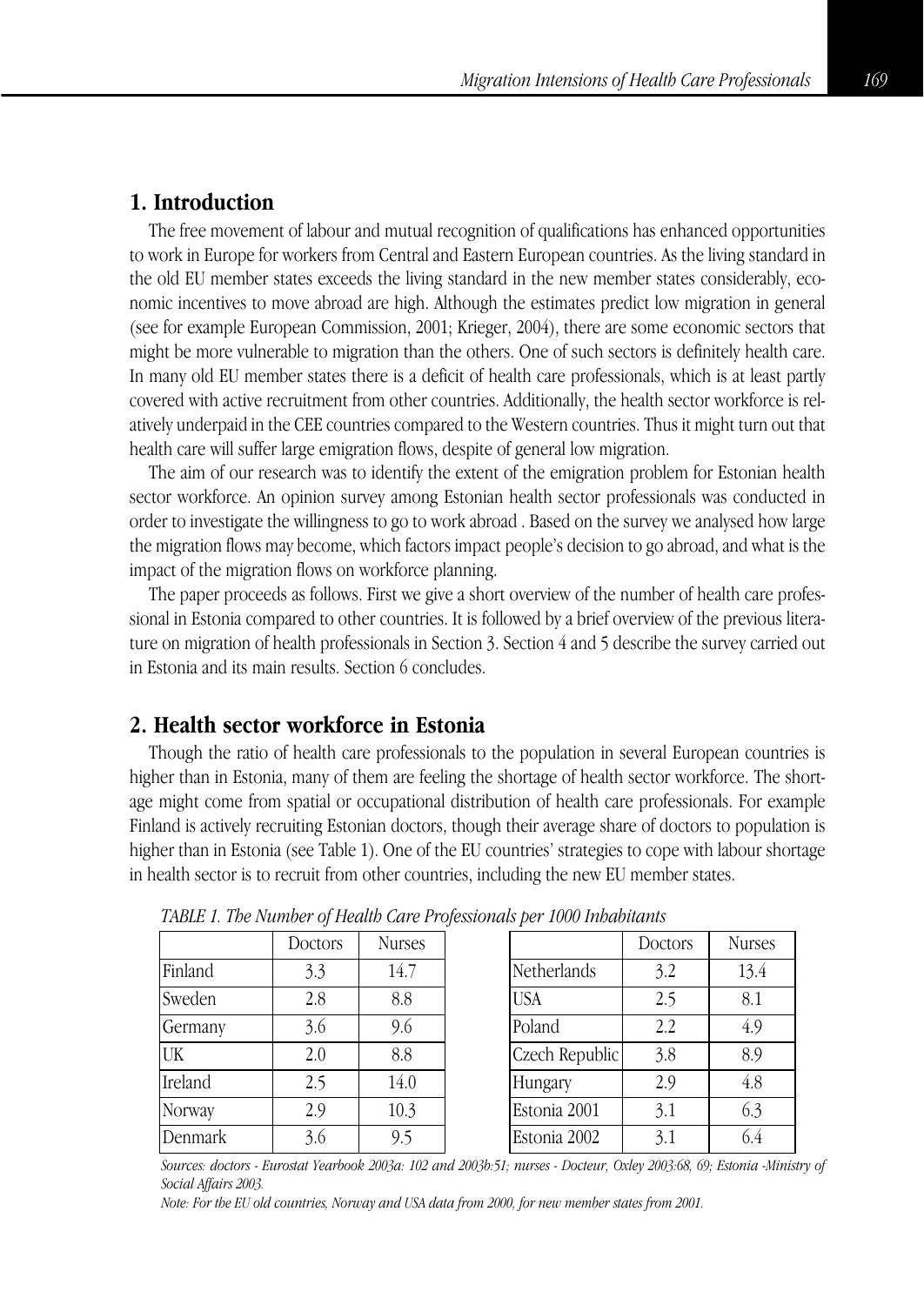Migration is a component, which must be taken into account in planning the health sector workforce. The targets of the Estonian Ministry of Social Affairs for health sector workforce are 8 nurses and 3 doctors per 1000 people. The actual number of nurses is far below the target. The target for doctors is currently fulfilled but there will be a shortage after some years due to the small number of doctors in state-commissioned education during last 10 years. Due to the age structure (see Figure 1) many doctors will retire soon. Currently there are 24% of doctors older than 60 and only 18% under 40 years old.





*Source: The registry of Estonian health care professionals as of April 2004*

Potential emigration would cause even steeper shortage of health sector workforce. The free movement of labour, however, means that the supply of the workforce does not depend only on the migration from and to Estonia, but also on the migration between other EU countries (see Jinks *et al.* 2000 on the discussion of the health sector workforce in the EEA). Thus the planning of the workforce is a difficult task.

Estonian health care professionals have been object of active recruitment by Scandinavian health care providers (See Box 1 for examples). Active recruitment makes even more difficult for the Government to plan the needs of health sector workforce as migration is not induced by supply side but demand side abroad.

#### *Box 1. Examples of Scandinavian companies' active recrutiment in Estonia*

- Kotka and Lappenranta (Finnish county) organized two big cocktail parties in order to hire Estonian doctors. For more interested doctors a trip was organized to Kotka on the account of the receiver (over 15 doctors were needed) (2004).
- Uusinmaa county has announced that they need 15-16 doctors, which they plan to hire from Estonia (2004).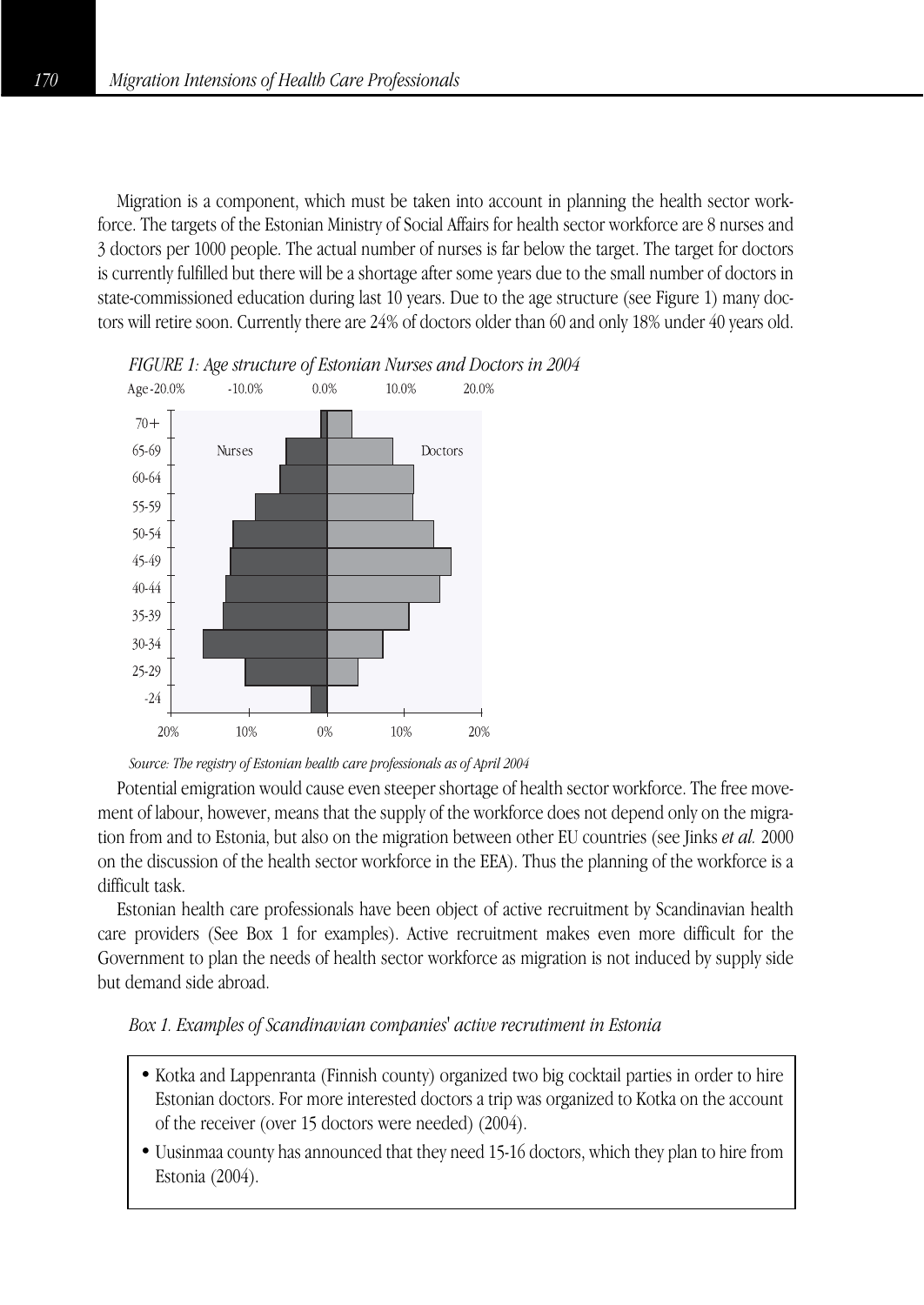- Päijäthämä region representatives came to Estonia to introduce working possibilities there. Estonian doctors organized themselves a trip to there (currently two doctors are going/working) (2003).
- MedOne biggest employer of Finnish doctors, was introducing working possibilities in Finland in a regular winter party of the Medical Faculty students of the Tartu University 2004).
- A Swedish company hired for Sweden around 20 doctors first, introduced working possibilities in Estonia, organized and paid a trip to working place, concluded a contract and paid for language classes and exam.
- Employment intermediation company Radmann Group started a project to train and send 60 Estonian nurses to Norway. Project failed and some criminal aspects emerged. The project had no support from the government of Norway (2001).
- Swedish Dalarna county hospital initiated a project to train nurses at Tallinn Medical School in 2002, hoped to get 15 in the first year, 200 vacancies total. Project did not start, because of the negative impact of the earlier project of Radmann Group.

Without direct head-hunting by the foreign institutions, the decision to migrate is personal (and family) one, which takes account income, social networks, employment opportunities and the other conditions in homeland and in the target country. If there is, however, active recruitment by foreign health care providers, the migration behaviour of people will be much more complex to estimate and it will make planning the health sector workforce more difficult. It will lead to the situation where the migration decision follows the demand in host countries rather than individual decisions (Bauer and Zimmermann 1999: 26).

## **3. Earlier research on health sector workforce migration**

There has been some research on the migration patterns and the extent of migration of the health care professionals from the developing countries to the developed countries (for the list of contemporary studies see Martineau, Decker, and Dundred 2002:16, Buchan, Parkin, and Scholaski 2003). There has been less research on the movement of health care professionals within the EEA countries. Jinks, Ong, and Paton (2000) investigate the movement of the doctors from the other EEA countries to the UK. Surveys to analyse the migration intentions of health care professionals after joining the EU, similar to the one we made, were conducted in Poland, Czech Republic, Hungary and Lithuania (see Borzeda *et al.* 2002 and Gai auskiene *et al.* 2003). Based on comparison of migration decisions of the EEA doctors (Jinks *et al.* 2000) and migration intentions of the CEE health care professionals (Borzeda *et al.* 2002), it can be concluded that the driving forces for the migration in these areas are different. While in the old EU countries, the main driving force for migration to the UK was unemployment at home country or motivation to get better training in the UK, in all the CEE countries the main reason for emigrating is better wage abroad. In this respect the migration pattern from the CEE countries to the West is more like the one from developing countries to developed countries and not like the migration between the old EU countries.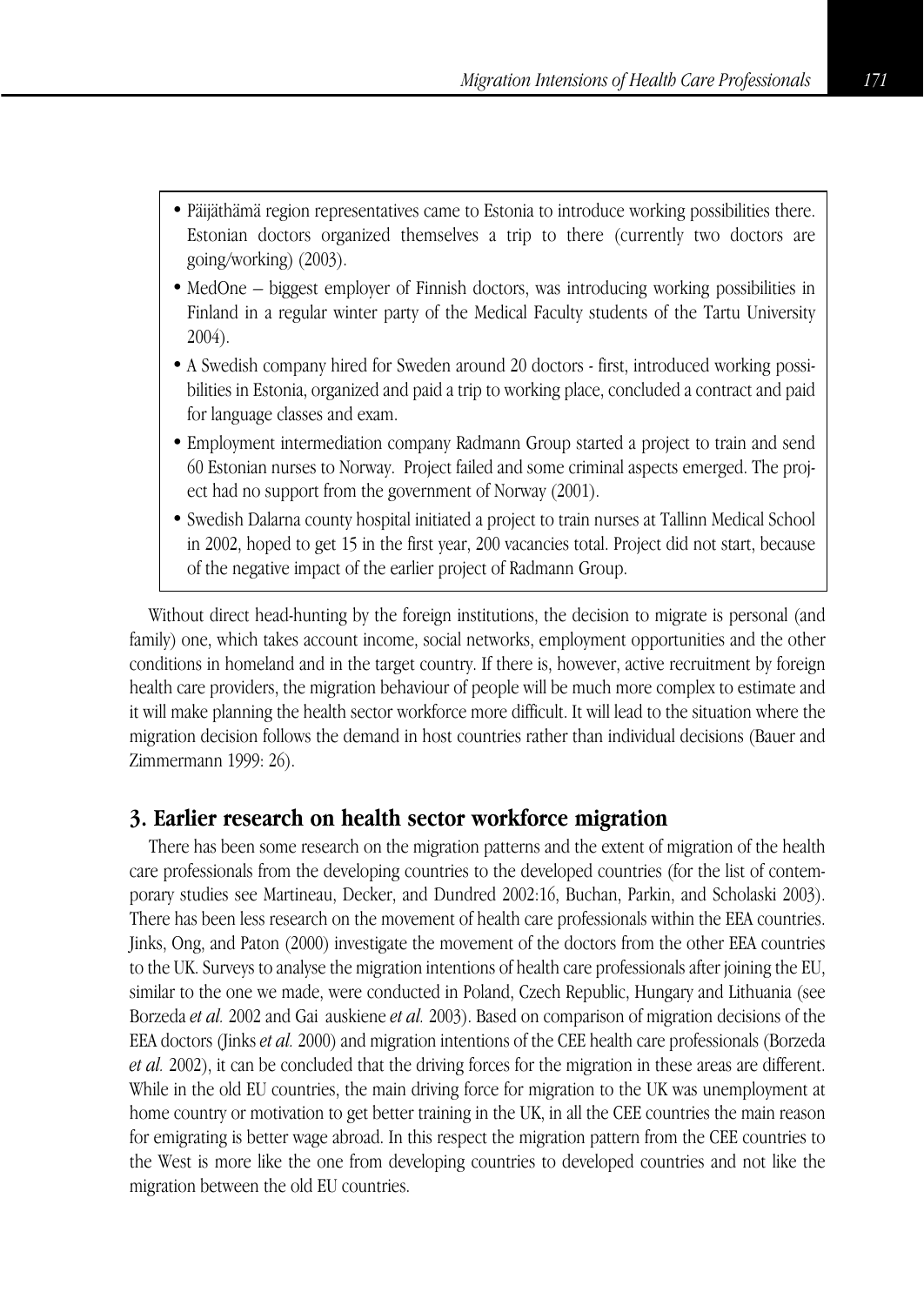The source countries of migration are developing strategies to reduce the emigration or even to reverse the trend of migration. Vujicic *et al.* (2004) consider how the rise of wages would impact health sector emigrants from African countries. They propose that the wage differential is currently so big that small increases of wages in African countries do not change the supply of health care migrants. Thus the wage is not a good policy instrument to change the migration behaviour of people and other measures should be considered. Though the wage differentials of the CEE countries and the rest of the EU countries are somewhat smaller than the difference is with African countries, these are still considerable. Without considering purchasing power the average wage differential for Estonian health sector workers with their colleagues in most preferred target country Finland is over four times. Therefore we would expect that earnings differential is the main determinant of migration decision in case of Estonia. Comparing the migration intentions, wages and satisfaction of different groups of health care professionals (especially dentists), it appears that the wage level in Estonia is such that some changes in it should change also migration intentions.

## **4. Estonian Survey of Health care professionals**

An opinion survey among Estonian health sector professionals was conducted in order to investigate the willingness to go to work abroad. Unfortunately there is no registered data in Estonia on emigration that would enable to analyse the size and determinants of actual migration so far. The design of the questionnaire was partly taken over from the similar survey carried out on the initiative of the Ministry of Labour and Solidarity of France in Hungary, Poland and Czech Republic (Borzeda *et al.* 2002). In the questionnaire there were questions on willingness to go to work abroad; people were asked to specify how developed their plan to work abroad was and for how long they planned to go. Several other questions on the target country, job preference, and background information were asked. Estonian questionnaire included additionally several questions on income and work satisfaction.

|               | Population<br>from which<br>the sample<br>was drawn | Final sample<br>(with<br>addresses) | Final<br>sample,<br>% of popu-<br>lation | Answers | Share of<br>answers to<br>sample, % |
|---------------|-----------------------------------------------------|-------------------------------------|------------------------------------------|---------|-------------------------------------|
| Residents     | 405                                                 | 373                                 | 92%                                      | 196     | 53%                                 |
| Employees     | 11855                                               | 2167                                | 18%                                      | 1220    | 56%                                 |
| Physicians    | 3520                                                | 899                                 | 26%                                      | 494     | 55%                                 |
| Dentists      | 781                                                 | 118                                 | 15%                                      | 58      | 49%                                 |
| <b>Nurses</b> | 7187                                                | 1074                                | 15%                                      | 618     | 58%                                 |
| Midwives      | 380                                                 | 76                                  | 20%                                      | 50      | 66%                                 |
| Total         | 12260                                               | 2540                                |                                          | 1416    | 56%                                 |

*TABLE 2: The population, Sample and Answers of the Survey*

*Source: Registry of Health Care Professionals, authors' calculations*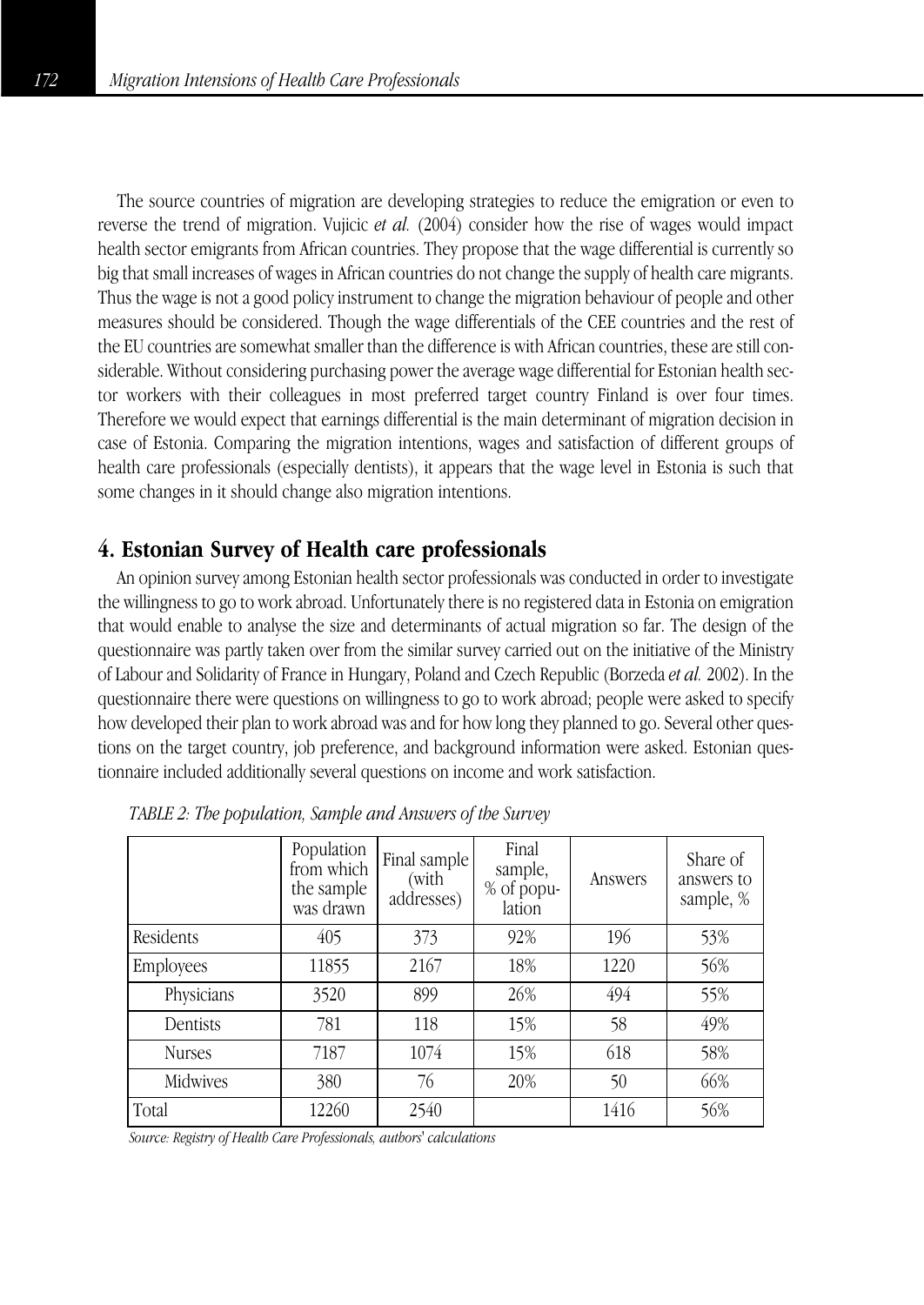The survey was carried out among health care professionals who were registered in the Registry of Health Care Professionals<sup>1</sup> in October 2003. The sample was drawn randomly separately for physicians, dentists, midwives and nurses. Residents were surveyed totally (except those with missing addresses). The sample and answering percentages are presented in Table 2.

The survey was conducted in November and December of 2003. Employees were surveyed by ordinary mail (which included prepaid envelope) in two rounds. The second round was sent to those who did not answer in the first round. The general share of answers was 56%, which is considerably good with respect to similar surveys in the other countries (see Borzeda *et al.* 2002). Thus the data for current paper include answers from 1416 Estonian health care professionals.

The survey indicated that health care professionals' willingness to go to work abroad is somewhat higher than among Estonian people aged 15-64 in general (Kallaste and Philips 2004). At the same time the differences are not big. While 56% of health care professionals are planning to go to work abroad, 42% of the Estonian people aged 15-64 are planning to go<sup>2</sup>. 5.4% of health care professionals have definite plans to go. Most active are residents and least active dentists and midwives.



*FIGURE 2: Distribution of Estonian Health Care Professionals According to Plans to Work*

*Source: Võrk et al. 2004*

The residents are most active because their working conditions are relatively worse in Estonia. Only around 10% of the residents do not have any plan to go abroad. The residents' base gross-wage is 5004 EEK (321 EUR) per month, which is after taxes 4030 EEK (258 EUR) per month. In 2003 the average

<sup>1</sup> The registry was under construction at the time of the survey. The estimates were that about 75% of the health care professionals were registered at the time. Experts at the register affirmed that there should be no systematic difference among registered and unregistered people.

<sup>2</sup> One should be cautious when comparing the numbers, because the two surveys did not have exactly the same wording of the questions.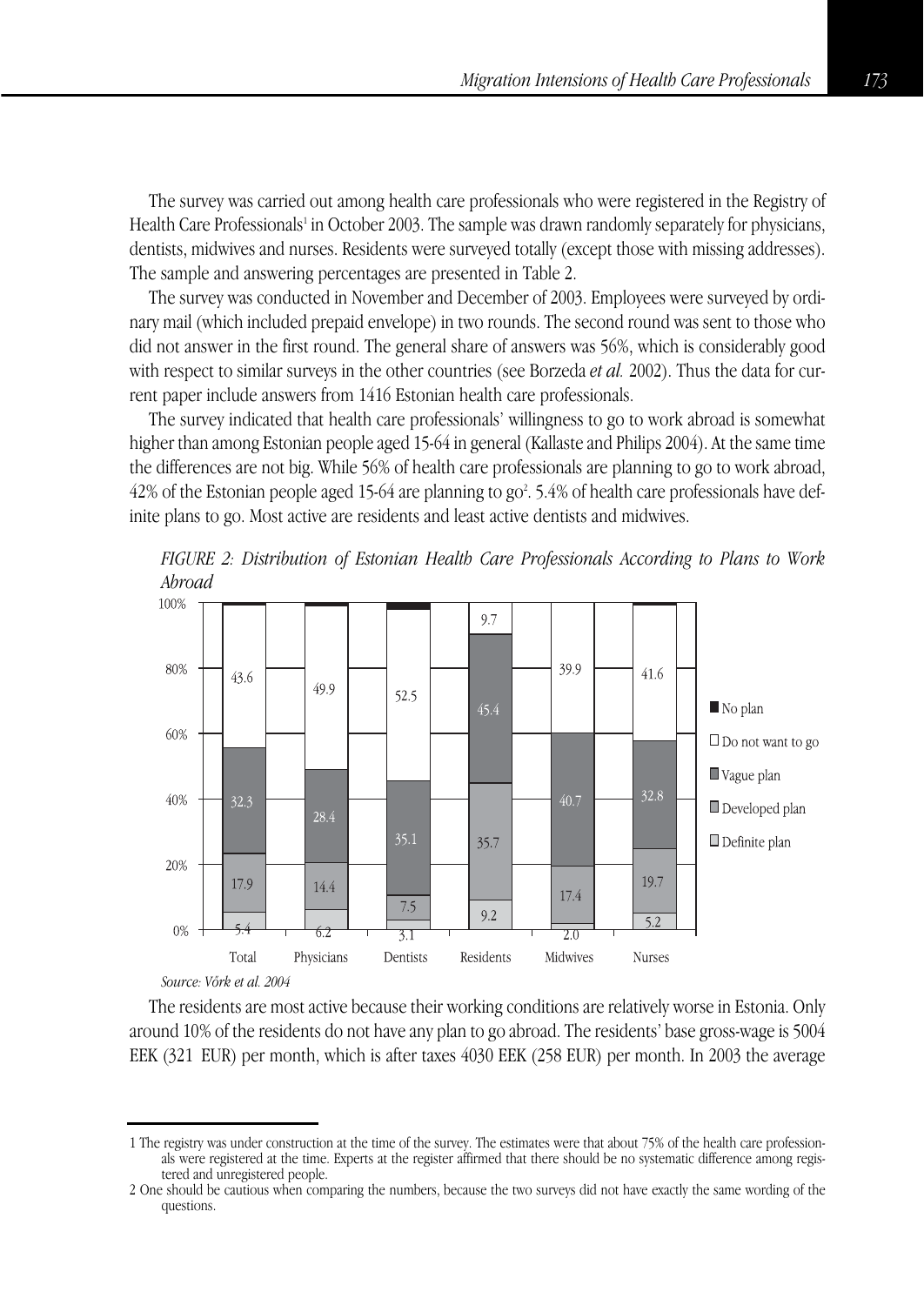gross-wage Estonia was 6702 EEK (430 EUR) and in the health and social work area it was 5725 EEK (367 EUR) per month. It indicates clearly that residents earn less than average Estonian and less than average person in the health and social work area.

The dentists form a group that is less willing to go abroad. The reason for it is different work arrangement than for the rest of the health care professionals. The dental care is offered by private establishments and financed largely by patients. Therefore dentists' income is also better and they have more freedom to arrange their work compared to the physicians and nurses working in the hospitals. Only 15% of dentists who wanted to work abroad regarded wage as the main reason, compared to over 40% of the other health care professionals. Dentists value more the additional training, living and working experience abroad compared to the other health care workers.

In comparison with the other Central and East European countries, which have carried out a similar survey, Estonian health care professionals are more inclined to go abroad, but there are less people who have firm intentions. There might be different explanations, starting with the different age structures of health care professionals or better working conditions to different migration habits and foreign institutions' recruitment activities.



*FIGURE 3: Share of Health Care Professionals Who Want to Work Abroad (%)*

#### *Source: Võrk et al. 2004*

Most people want to go abroad for a short period and only 6.5% want to leave permanently. There are more people who would like to stay abroad permanently among residents and dentists. In international comparison, less Estonians than Polacks, Czechs and Hungarians want to go abroad permanently. From Poland almost one quarter wants to leave permanently, from Czech Republic 11% and from Hungary 7%.

By far the most preferred destination country for working abroad for Estonian health care professionals and Estonians in general is Finland. 30% of health care workers would like to go to work to Finland as the first preference. And almost 60% have mentioned Finland as one possible target country. The preference of Finland comes from the geographical, linguistic and cultural closeness to Estonia.

Based on the opinion survey it is difficult to estimate the actual number of people migrating. This is because the definite intentions of migration might never become the reality and at the same time some people who even do not have intentions to go abroad at the time of the survey might still do it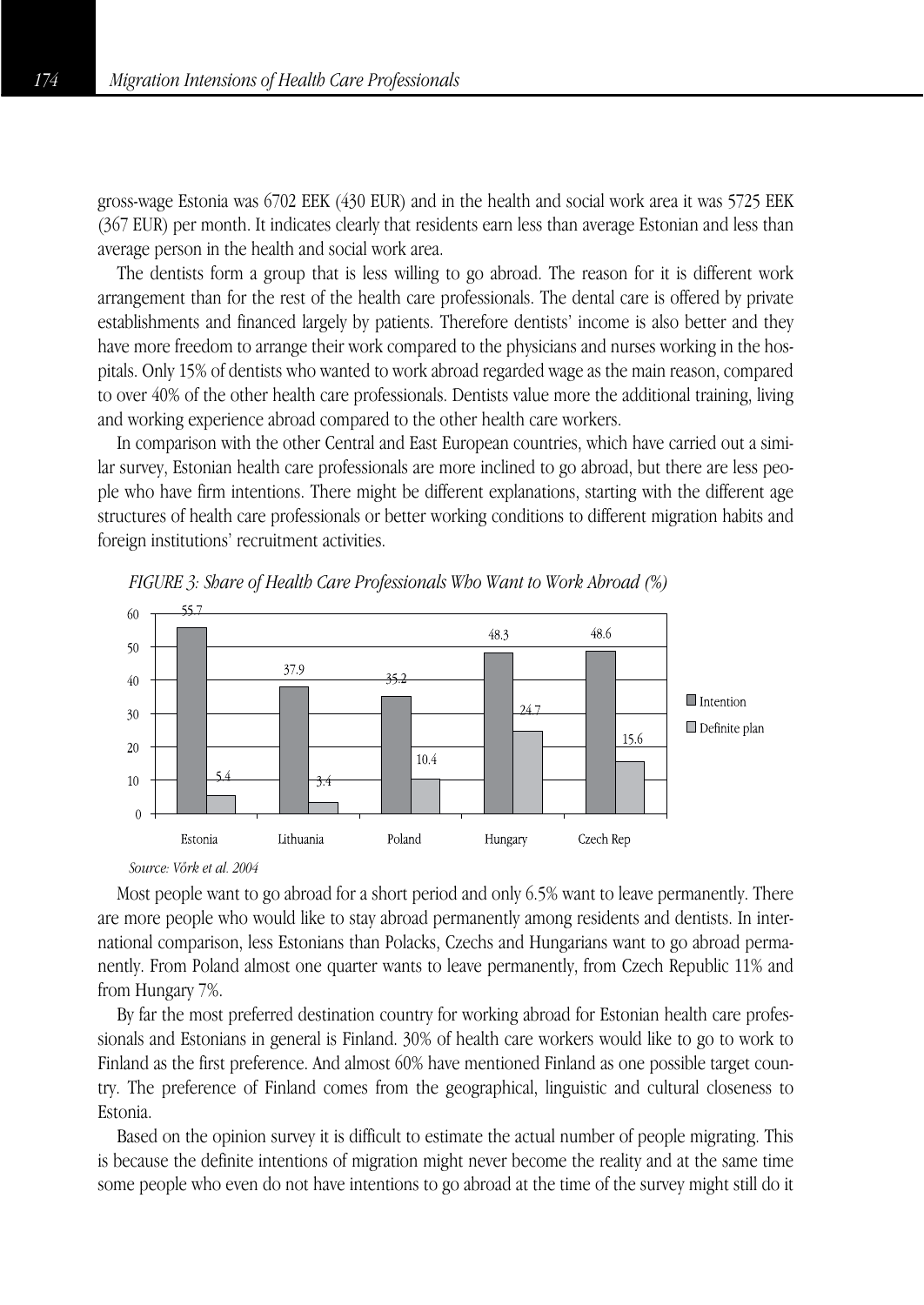because of some unexpected development or, especially, active recruitment by foreign institutions. The general view is that opinion surveys overestimate the actual migration (see Krieger, 2004).

*FIGURE 4: Distribution of Health Care Professionals According to the Preferred Length of Stay Abroad*



Thus we can not say how many health sector workers will go abroad, but potentially there are over half of workers who have thought about it. We consider that those Estonian health care professionals who say that they have definite plan to go to work abroad will most probably go. With definite plans there are around 5% of health sector workers who will probably leave Estonia in the coming years and their leaving should be taken account already now. There is no good grounding to conclude anything on the emigration of people who have not definite plans. But policymakers should know that they are potential leavers, especially if foreign institutions recruit them actively.

### **5. The factors influencing migration decision**

In this section we analyse the factors that influence the decision to work abroad. These factors should be the target for health policy makers if their aim is to reduce the potential migration flows.

The overwhelmingly most important reason that health care workers state why they plan to work abroad is better wage (see Figure 5). This is followed by better working conditions and better quality of life abroad.

Prospects of higher wages abroad are certainly justified, because Estonian health care professionals earn considerable less than their Scandinavian colleagues both in absolute terms and also in relative terms when compared to average wages. For example, in Estonia health professionals (except nursing) earned 135% of the average wage (in 2001), in Sweden the relevant wage was 196% of the average (in 1998). Also health associate professionals are in relatively worse position earning only 73% of the average wage in Estonia compared to the 130% in Sweden (Philips *et al.,* 2002: 49).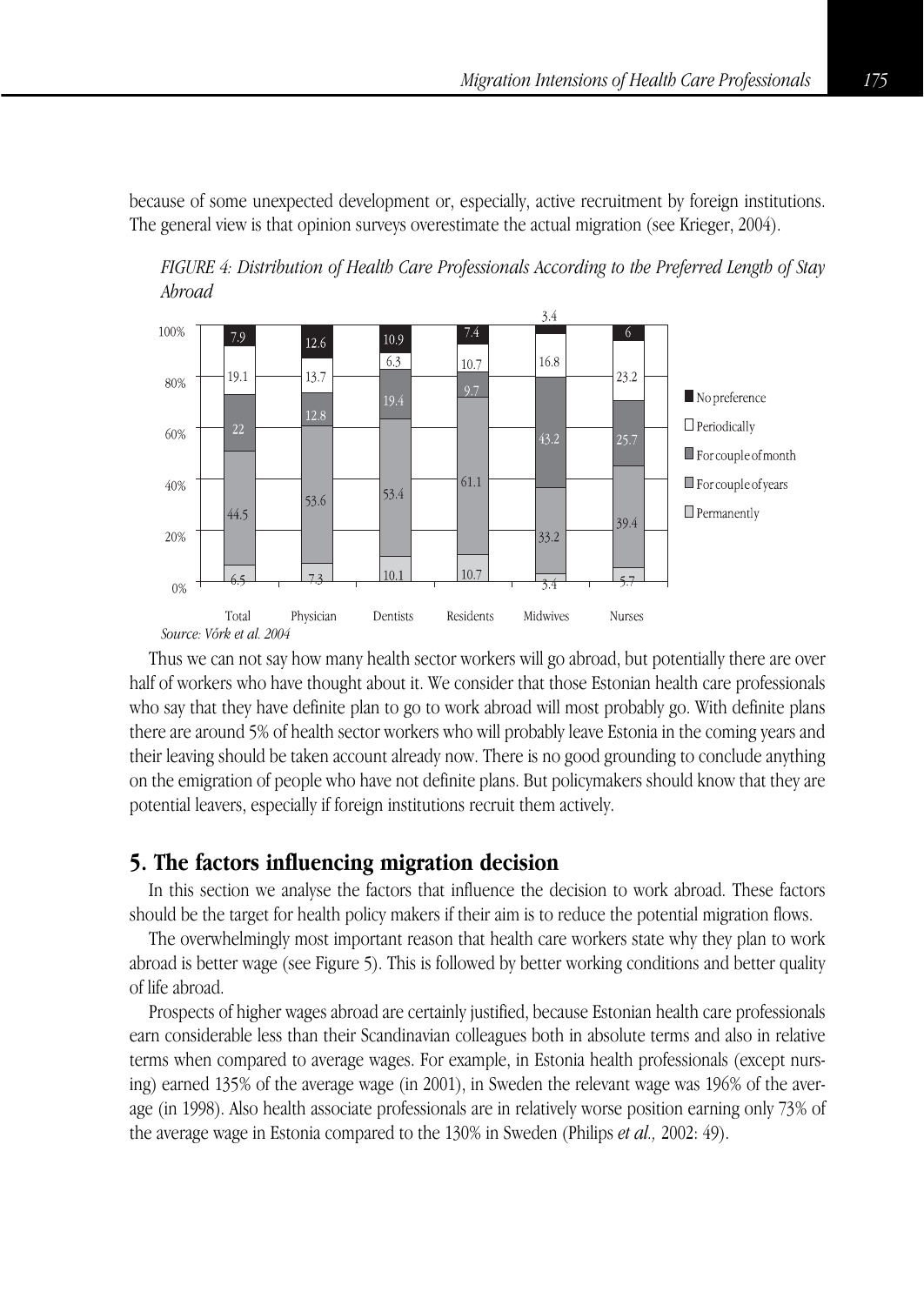

#### *FIGURE 5: Reasons for Going to Work Abroad (% of answers)*

*Note: As survey questions asked to rate three most important factors, the maximum percentage that each answer can possibly have is 33%.*

*Source: Võrk et al. 2004*

As a result, Estonian health sector workers are less satisfied with their wages compared to Estonian employees in general. While 15% of Estonian people aged 15-64 are not satisfied with their wages at all (SaarPoll, 2002), the same figure for health sector workers is even 40% (see Table 3). Dentists are more satisfied with their wages than health sector workers on average and even Estonian employees in general; only 11% of dentists are not satisfied with their wage.

|                      | Physician | Dentist | Resident | Midwife | Nurse | Total<br>health<br>sector | Total 15-<br>64 |
|----------------------|-----------|---------|----------|---------|-------|---------------------------|-----------------|
| Very satisfied       | 2.9       | 2.8     | 1.1      | 0.0     | 1.9   | 2.1                       | 7.6             |
| Ouite satisfied      | 24.9      | 49.3    | 7.4      | 6.9     | 12.5  | 18.0                      | 39.2            |
| Rather not satisfied | 38.1      | 31.8    | 28.6     | 35.2    | 38.5  | 37.6                      | 37.1            |
| Not satisfied at all | 31.9      | 11.0    | 61.9     | 57.9    | 44.3  | 39.7                      | 15.3            |
| Difficult to say     | 2.2       | 5.0     | 1.1      | 0.0     | 2.8   | 2.6                       | 0.7             |
| Total                | 100       | 100     | 100      | 100     | 100   | 100                       | 100             |

*TABLE 3: Distribution of Satisfaction with Wages (%)*

*Source: Survey of Estonian health professionals; migration survey of the Estonian population (SaarPoll 2002)s*

Comparing the willingness to go to work abroad and satisfaction with wages, it appears that those who are least satisfied (residents and midwives) are most willing to go (compare Table 3 and Figure 2 in previous section).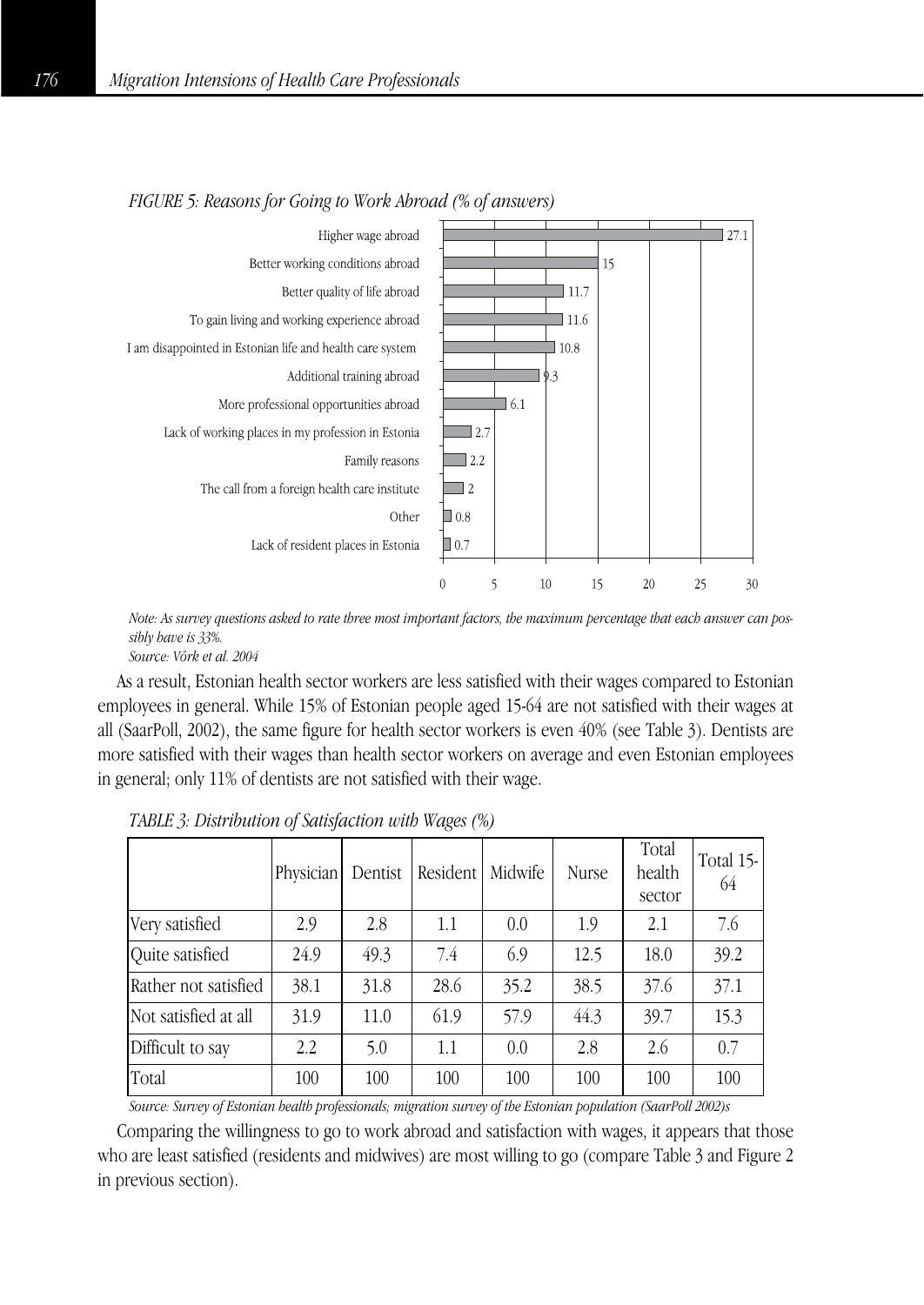The comparison between after-tax wages in Finland (as the country of first choice to migrate) and reservation after-tax wage (i.e. minimum wage required to receive abroad in order to migrate) indicates that for majority of those having plans to work abroad after-tax wages in Finland are sufficiently high (see Appendix 1 for details). About 2/3 of doctors (not including dentists) and residents, and  $4/5$ of nurses have reservation wages of migration below the respective average wage in Finland (see Figure 6). But it also means that not all of those who have plans to go abroad will realize them if they are offered only average wages abroad in their occupation. According to this indicator migration potential among nurses is larger than among doctors. When considering also those who do not have plans to go abroad (setting their reservation wages to migrate to the highest value in the sample, see Appendix 2) overall about 1/3 of doctors, 1/2 of nurses and 1/2 of residents have reservation wages lower than respective wages in Finland.

*FIGURE 6: Cumulative distribution of the health professionals who have plans to work abroad ordered according to after-tax reservation migration wage (thousands of EEK) versus relevant after-tax average wage in Finland (vertical line on the graphs)*



#### *Note: Doctors do not include dentists*

Regression analysis using data on doctors, residents and nurses was carried out to analyse the relative importance of different determinants of migration intentions. Table 4 presents three models, which differ only in earnings variables. First model includes individual ratio of satisfactory wages to their actual wages (both as answered by respondents). Second model includes categorical variables of the satisfaction with current wages. Third model includes ratio of Finnish average after-tax wages to individual current after-tax wages. Other variables are indicators of occupation, age, gender, ethnicity, number of children, marital status, and likelihood to lose the job during the next 12 months, and assessment of household's economic situation.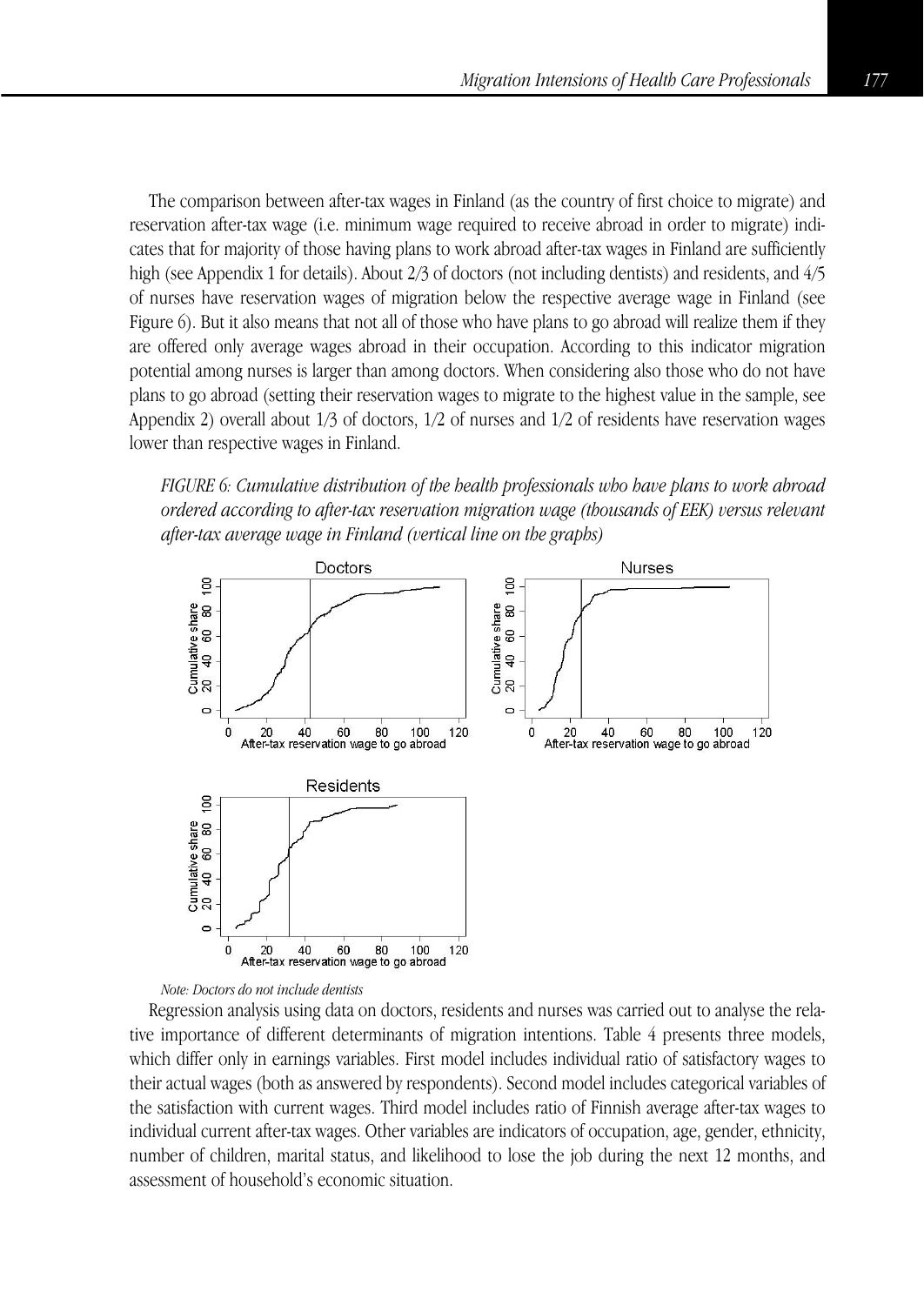| Occupation (compared to "Physicians")<br>Residents<br>$0.968*$<br>0.815<br>1.038*<br><b>Nurses</b><br>0.163<br>0.093<br>0.131<br>$0.181***$<br>Ratio of satisfactory wage and actual wage<br>Satisfaction with current wage level (compared to<br>"Very satisfied")<br>Satisfied<br>$1.024*$<br>1.523***<br>Not satisfied<br>Absolutely not satisfied<br>2.241***<br>Difficult to say<br>1.316*<br>Ratio of Finnish average to individual wage<br>$-0.018$<br>Age group (compared to "less than 40")<br>$40-49$<br>$-0.586***$<br>$-0.558***$<br>$-0.549***$<br>50-59<br>$-1.206***$<br>$-1.115***$<br>$-1.150***$<br>$60 +$<br>$-2.549***$<br>$-2.339***$<br>$-2.358***$<br>$0.795***$<br>$0.653**$<br>Male (compared to females)<br>$0.647**$<br>Estonian (compared to non-Estonian)<br>$-0.103$<br>$-0.096$<br>$-0.006$<br>Number of children under age 16<br>0.169<br>0.174<br>0.156<br>Region (compared to "other counties")<br>Harjumaa<br>$0.325**$<br>$0.295**$<br>0.288**<br>Tartumaa<br>$0.405*$<br>$0.425**$<br>0.398*<br>Marital status (compared to "Single")<br>Married<br>$-0.469**$<br>$-0.386$<br>$-0.409*$<br>Divorced<br>$-0.177$<br>$-0.085$<br>$-0.219$<br>$-0.766**$<br>$-0.681**$<br>Widow/widower<br>$-0.653*$<br>Note: * - significant at 10%; ** significant at 5%; *** significant at 1%<br>Possibility to lose job in next 12 months<br>(compared to "Not possible")<br>Unlikely<br>0.015<br>$-0.018$<br>$-0.045$<br>0.155<br>0.096<br>0.055<br>Likely<br>2.211***<br>2.183***<br>2.113***<br>Certain<br>Do not know<br>$-0.142$<br>$-0.141$<br>$-0.171$<br>Assessment of households economic situation (com-<br>pared to "Living in very poor conditions")<br>Can make both ends meet<br>$-0.826$<br>$-0.491$<br>$-0.924$<br>$-0.843$<br>$-0.383$<br>$-1.031*$<br>Can manage generally<br>Can afford everything needed for a normal life<br>$-1.165*$<br>$-0.978$<br>$-0.308$<br>$-2.040**$<br>Can consume without any restrictions<br>$-1.718*$<br>$-1.178$<br>$2.130***$<br>1.440**<br>$-0.298$<br>Constant<br>Pseudo R-squared<br>0.179<br>0.149<br>0.156<br>Observations<br>1180<br>1206<br>1234 | (1) | (2) | (3) |  |
|-----------------------------------------------------------------------------------------------------------------------------------------------------------------------------------------------------------------------------------------------------------------------------------------------------------------------------------------------------------------------------------------------------------------------------------------------------------------------------------------------------------------------------------------------------------------------------------------------------------------------------------------------------------------------------------------------------------------------------------------------------------------------------------------------------------------------------------------------------------------------------------------------------------------------------------------------------------------------------------------------------------------------------------------------------------------------------------------------------------------------------------------------------------------------------------------------------------------------------------------------------------------------------------------------------------------------------------------------------------------------------------------------------------------------------------------------------------------------------------------------------------------------------------------------------------------------------------------------------------------------------------------------------------------------------------------------------------------------------------------------------------------------------------------------------------------------------------------------------------------------------------------------------------------------------------------------------------------------------------------------------------------------------------------------------------------------------------------------------------------------------------|-----|-----|-----|--|
|                                                                                                                                                                                                                                                                                                                                                                                                                                                                                                                                                                                                                                                                                                                                                                                                                                                                                                                                                                                                                                                                                                                                                                                                                                                                                                                                                                                                                                                                                                                                                                                                                                                                                                                                                                                                                                                                                                                                                                                                                                                                                                                                   |     |     |     |  |
|                                                                                                                                                                                                                                                                                                                                                                                                                                                                                                                                                                                                                                                                                                                                                                                                                                                                                                                                                                                                                                                                                                                                                                                                                                                                                                                                                                                                                                                                                                                                                                                                                                                                                                                                                                                                                                                                                                                                                                                                                                                                                                                                   |     |     |     |  |
|                                                                                                                                                                                                                                                                                                                                                                                                                                                                                                                                                                                                                                                                                                                                                                                                                                                                                                                                                                                                                                                                                                                                                                                                                                                                                                                                                                                                                                                                                                                                                                                                                                                                                                                                                                                                                                                                                                                                                                                                                                                                                                                                   |     |     |     |  |
|                                                                                                                                                                                                                                                                                                                                                                                                                                                                                                                                                                                                                                                                                                                                                                                                                                                                                                                                                                                                                                                                                                                                                                                                                                                                                                                                                                                                                                                                                                                                                                                                                                                                                                                                                                                                                                                                                                                                                                                                                                                                                                                                   |     |     |     |  |
|                                                                                                                                                                                                                                                                                                                                                                                                                                                                                                                                                                                                                                                                                                                                                                                                                                                                                                                                                                                                                                                                                                                                                                                                                                                                                                                                                                                                                                                                                                                                                                                                                                                                                                                                                                                                                                                                                                                                                                                                                                                                                                                                   |     |     |     |  |
|                                                                                                                                                                                                                                                                                                                                                                                                                                                                                                                                                                                                                                                                                                                                                                                                                                                                                                                                                                                                                                                                                                                                                                                                                                                                                                                                                                                                                                                                                                                                                                                                                                                                                                                                                                                                                                                                                                                                                                                                                                                                                                                                   |     |     |     |  |
|                                                                                                                                                                                                                                                                                                                                                                                                                                                                                                                                                                                                                                                                                                                                                                                                                                                                                                                                                                                                                                                                                                                                                                                                                                                                                                                                                                                                                                                                                                                                                                                                                                                                                                                                                                                                                                                                                                                                                                                                                                                                                                                                   |     |     |     |  |
|                                                                                                                                                                                                                                                                                                                                                                                                                                                                                                                                                                                                                                                                                                                                                                                                                                                                                                                                                                                                                                                                                                                                                                                                                                                                                                                                                                                                                                                                                                                                                                                                                                                                                                                                                                                                                                                                                                                                                                                                                                                                                                                                   |     |     |     |  |
|                                                                                                                                                                                                                                                                                                                                                                                                                                                                                                                                                                                                                                                                                                                                                                                                                                                                                                                                                                                                                                                                                                                                                                                                                                                                                                                                                                                                                                                                                                                                                                                                                                                                                                                                                                                                                                                                                                                                                                                                                                                                                                                                   |     |     |     |  |
|                                                                                                                                                                                                                                                                                                                                                                                                                                                                                                                                                                                                                                                                                                                                                                                                                                                                                                                                                                                                                                                                                                                                                                                                                                                                                                                                                                                                                                                                                                                                                                                                                                                                                                                                                                                                                                                                                                                                                                                                                                                                                                                                   |     |     |     |  |
|                                                                                                                                                                                                                                                                                                                                                                                                                                                                                                                                                                                                                                                                                                                                                                                                                                                                                                                                                                                                                                                                                                                                                                                                                                                                                                                                                                                                                                                                                                                                                                                                                                                                                                                                                                                                                                                                                                                                                                                                                                                                                                                                   |     |     |     |  |
|                                                                                                                                                                                                                                                                                                                                                                                                                                                                                                                                                                                                                                                                                                                                                                                                                                                                                                                                                                                                                                                                                                                                                                                                                                                                                                                                                                                                                                                                                                                                                                                                                                                                                                                                                                                                                                                                                                                                                                                                                                                                                                                                   |     |     |     |  |
|                                                                                                                                                                                                                                                                                                                                                                                                                                                                                                                                                                                                                                                                                                                                                                                                                                                                                                                                                                                                                                                                                                                                                                                                                                                                                                                                                                                                                                                                                                                                                                                                                                                                                                                                                                                                                                                                                                                                                                                                                                                                                                                                   |     |     |     |  |
|                                                                                                                                                                                                                                                                                                                                                                                                                                                                                                                                                                                                                                                                                                                                                                                                                                                                                                                                                                                                                                                                                                                                                                                                                                                                                                                                                                                                                                                                                                                                                                                                                                                                                                                                                                                                                                                                                                                                                                                                                                                                                                                                   |     |     |     |  |
|                                                                                                                                                                                                                                                                                                                                                                                                                                                                                                                                                                                                                                                                                                                                                                                                                                                                                                                                                                                                                                                                                                                                                                                                                                                                                                                                                                                                                                                                                                                                                                                                                                                                                                                                                                                                                                                                                                                                                                                                                                                                                                                                   |     |     |     |  |
|                                                                                                                                                                                                                                                                                                                                                                                                                                                                                                                                                                                                                                                                                                                                                                                                                                                                                                                                                                                                                                                                                                                                                                                                                                                                                                                                                                                                                                                                                                                                                                                                                                                                                                                                                                                                                                                                                                                                                                                                                                                                                                                                   |     |     |     |  |
|                                                                                                                                                                                                                                                                                                                                                                                                                                                                                                                                                                                                                                                                                                                                                                                                                                                                                                                                                                                                                                                                                                                                                                                                                                                                                                                                                                                                                                                                                                                                                                                                                                                                                                                                                                                                                                                                                                                                                                                                                                                                                                                                   |     |     |     |  |
|                                                                                                                                                                                                                                                                                                                                                                                                                                                                                                                                                                                                                                                                                                                                                                                                                                                                                                                                                                                                                                                                                                                                                                                                                                                                                                                                                                                                                                                                                                                                                                                                                                                                                                                                                                                                                                                                                                                                                                                                                                                                                                                                   |     |     |     |  |
|                                                                                                                                                                                                                                                                                                                                                                                                                                                                                                                                                                                                                                                                                                                                                                                                                                                                                                                                                                                                                                                                                                                                                                                                                                                                                                                                                                                                                                                                                                                                                                                                                                                                                                                                                                                                                                                                                                                                                                                                                                                                                                                                   |     |     |     |  |
|                                                                                                                                                                                                                                                                                                                                                                                                                                                                                                                                                                                                                                                                                                                                                                                                                                                                                                                                                                                                                                                                                                                                                                                                                                                                                                                                                                                                                                                                                                                                                                                                                                                                                                                                                                                                                                                                                                                                                                                                                                                                                                                                   |     |     |     |  |
|                                                                                                                                                                                                                                                                                                                                                                                                                                                                                                                                                                                                                                                                                                                                                                                                                                                                                                                                                                                                                                                                                                                                                                                                                                                                                                                                                                                                                                                                                                                                                                                                                                                                                                                                                                                                                                                                                                                                                                                                                                                                                                                                   |     |     |     |  |
|                                                                                                                                                                                                                                                                                                                                                                                                                                                                                                                                                                                                                                                                                                                                                                                                                                                                                                                                                                                                                                                                                                                                                                                                                                                                                                                                                                                                                                                                                                                                                                                                                                                                                                                                                                                                                                                                                                                                                                                                                                                                                                                                   |     |     |     |  |
|                                                                                                                                                                                                                                                                                                                                                                                                                                                                                                                                                                                                                                                                                                                                                                                                                                                                                                                                                                                                                                                                                                                                                                                                                                                                                                                                                                                                                                                                                                                                                                                                                                                                                                                                                                                                                                                                                                                                                                                                                                                                                                                                   |     |     |     |  |
|                                                                                                                                                                                                                                                                                                                                                                                                                                                                                                                                                                                                                                                                                                                                                                                                                                                                                                                                                                                                                                                                                                                                                                                                                                                                                                                                                                                                                                                                                                                                                                                                                                                                                                                                                                                                                                                                                                                                                                                                                                                                                                                                   |     |     |     |  |
|                                                                                                                                                                                                                                                                                                                                                                                                                                                                                                                                                                                                                                                                                                                                                                                                                                                                                                                                                                                                                                                                                                                                                                                                                                                                                                                                                                                                                                                                                                                                                                                                                                                                                                                                                                                                                                                                                                                                                                                                                                                                                                                                   |     |     |     |  |
|                                                                                                                                                                                                                                                                                                                                                                                                                                                                                                                                                                                                                                                                                                                                                                                                                                                                                                                                                                                                                                                                                                                                                                                                                                                                                                                                                                                                                                                                                                                                                                                                                                                                                                                                                                                                                                                                                                                                                                                                                                                                                                                                   |     |     |     |  |
|                                                                                                                                                                                                                                                                                                                                                                                                                                                                                                                                                                                                                                                                                                                                                                                                                                                                                                                                                                                                                                                                                                                                                                                                                                                                                                                                                                                                                                                                                                                                                                                                                                                                                                                                                                                                                                                                                                                                                                                                                                                                                                                                   |     |     |     |  |
|                                                                                                                                                                                                                                                                                                                                                                                                                                                                                                                                                                                                                                                                                                                                                                                                                                                                                                                                                                                                                                                                                                                                                                                                                                                                                                                                                                                                                                                                                                                                                                                                                                                                                                                                                                                                                                                                                                                                                                                                                                                                                                                                   |     |     |     |  |
|                                                                                                                                                                                                                                                                                                                                                                                                                                                                                                                                                                                                                                                                                                                                                                                                                                                                                                                                                                                                                                                                                                                                                                                                                                                                                                                                                                                                                                                                                                                                                                                                                                                                                                                                                                                                                                                                                                                                                                                                                                                                                                                                   |     |     |     |  |
|                                                                                                                                                                                                                                                                                                                                                                                                                                                                                                                                                                                                                                                                                                                                                                                                                                                                                                                                                                                                                                                                                                                                                                                                                                                                                                                                                                                                                                                                                                                                                                                                                                                                                                                                                                                                                                                                                                                                                                                                                                                                                                                                   |     |     |     |  |
|                                                                                                                                                                                                                                                                                                                                                                                                                                                                                                                                                                                                                                                                                                                                                                                                                                                                                                                                                                                                                                                                                                                                                                                                                                                                                                                                                                                                                                                                                                                                                                                                                                                                                                                                                                                                                                                                                                                                                                                                                                                                                                                                   |     |     |     |  |
|                                                                                                                                                                                                                                                                                                                                                                                                                                                                                                                                                                                                                                                                                                                                                                                                                                                                                                                                                                                                                                                                                                                                                                                                                                                                                                                                                                                                                                                                                                                                                                                                                                                                                                                                                                                                                                                                                                                                                                                                                                                                                                                                   |     |     |     |  |
|                                                                                                                                                                                                                                                                                                                                                                                                                                                                                                                                                                                                                                                                                                                                                                                                                                                                                                                                                                                                                                                                                                                                                                                                                                                                                                                                                                                                                                                                                                                                                                                                                                                                                                                                                                                                                                                                                                                                                                                                                                                                                                                                   |     |     |     |  |
|                                                                                                                                                                                                                                                                                                                                                                                                                                                                                                                                                                                                                                                                                                                                                                                                                                                                                                                                                                                                                                                                                                                                                                                                                                                                                                                                                                                                                                                                                                                                                                                                                                                                                                                                                                                                                                                                                                                                                                                                                                                                                                                                   |     |     |     |  |
|                                                                                                                                                                                                                                                                                                                                                                                                                                                                                                                                                                                                                                                                                                                                                                                                                                                                                                                                                                                                                                                                                                                                                                                                                                                                                                                                                                                                                                                                                                                                                                                                                                                                                                                                                                                                                                                                                                                                                                                                                                                                                                                                   |     |     |     |  |
|                                                                                                                                                                                                                                                                                                                                                                                                                                                                                                                                                                                                                                                                                                                                                                                                                                                                                                                                                                                                                                                                                                                                                                                                                                                                                                                                                                                                                                                                                                                                                                                                                                                                                                                                                                                                                                                                                                                                                                                                                                                                                                                                   |     |     |     |  |
|                                                                                                                                                                                                                                                                                                                                                                                                                                                                                                                                                                                                                                                                                                                                                                                                                                                                                                                                                                                                                                                                                                                                                                                                                                                                                                                                                                                                                                                                                                                                                                                                                                                                                                                                                                                                                                                                                                                                                                                                                                                                                                                                   |     |     |     |  |

*TABLE 4: Determinants of Migration Intention Using Logistic Regression*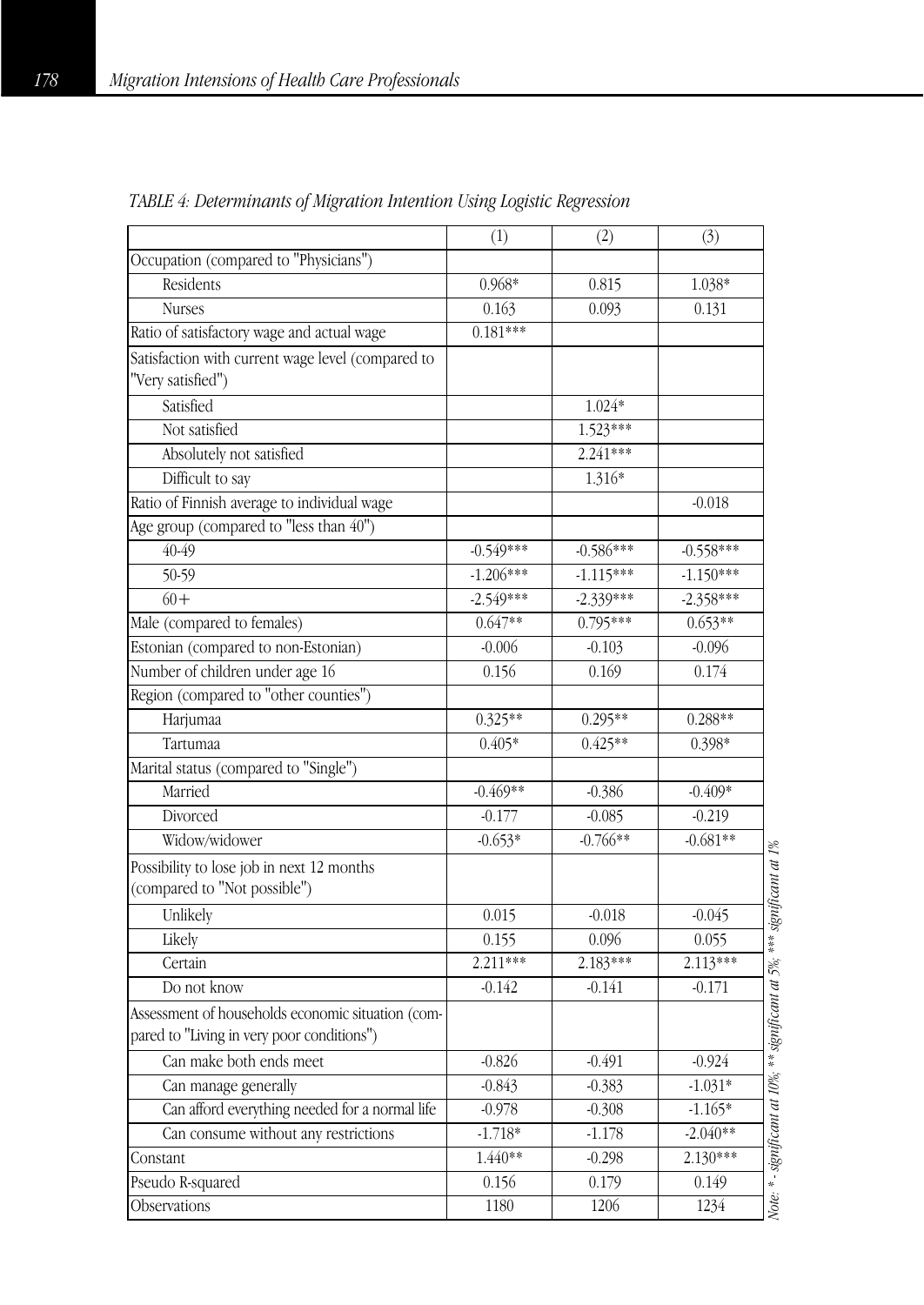According to the regression analysis statistically significant variables that influence the intention to migrate are income variables, age, gender, being married. Older people and married people have significantly lower probability to have intentions to migrate, reflecting both larger current migration costs and lower expected future returns from migration. People living in two largest urban areas have higher probability to have intentions to migrate. This fact may be due to the better access to information on working possibilities abroad, because most of the campaigns of active recruitments by Scandinavian health care providers are organised in these two regions.

Income variables are important in most cases. The higher is the wage level that people consider satisfactory for their current job compared to their actual wage (Table 4, column 1), or the less satisfied they are with their current wages (Table 4, column 2) the higher the probability to have intention to work abroad. The ratio of Finnish average wage in respective occupation to individual wage does not have significant descriptive power to explain the intention to work abroad. People who are certain that they will lose their job in next 12 months have statistically higher probability to have intentions to work abroad. Those people whose household can consume without restriction have significantly lower probability.

## **6. Conclusions**

This aim of the current paper was to analyse the size and determinants of the potential migration flows of Estonian health care professionals. In the absence of registry data an opinion survey was conducted in order to investigate the willingness to go to work abroad. Results show that about half (56%) of Estonian health care professionals would like to work abroad, either permanently or temporarily, and around 5% (about 700-800 health care workers) have definite plan to go. The latter is most likely the size of the emigration that Estonian health care sector has to face during next few years. But a warning signal is that potentially there are half of health sector workers willing to work abroad. Active recruitment of Scandinavian, especially Finnish, health care institutions by providing information and covering travelling and language learning costs may significantly increase the number of health care professionals leaving Estonia.

The overwhelmingly most important reason that health care workers state why they plan to work abroad is better wage. Dissatisfaction with current wages is also significant in regression models. The other individual socio-demographic and economic factors that are important in explaining migration intentions are as expected. People with higher costs and lower benefits from migration (older people, married people, and people living in the countryside) have statistically significantly lower intentions to migrate.

High willingness to work abroad, dissatisfaction with current wages together with active recruitment by Scandinavian health care providers creates leads Estonian health policy makers into difficult situation. The rise in wages seems to be clear-cut solution, but two-times differences in wages in real terms are impossible to cover at the current level of economic development. The optimal policy should be a mix of increase in wages, improvement in working conditions and co-ordination of planning of health care personnel between Estonia and Scandinavian countries.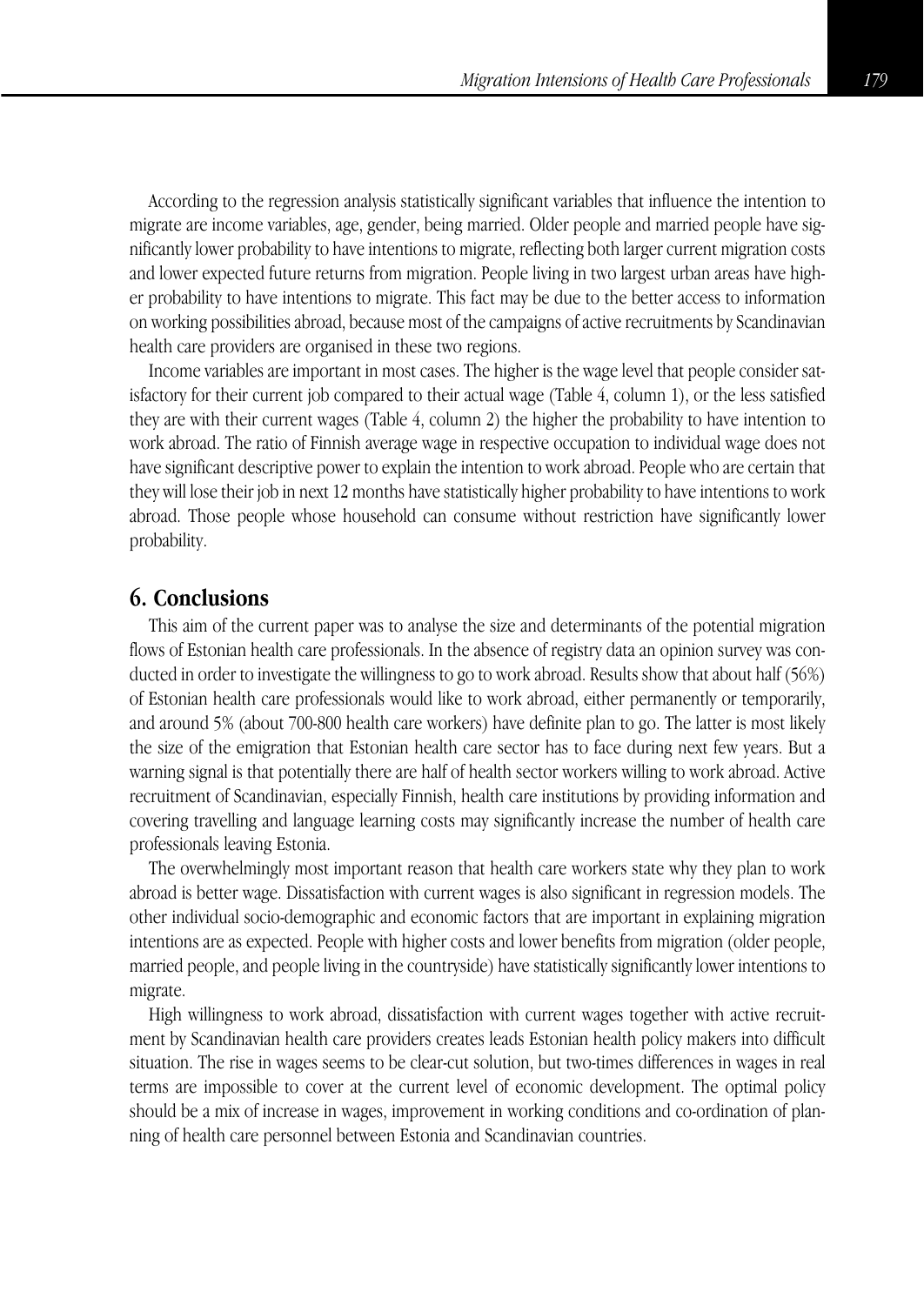# **References**

- **Bauer, KT and Zimmermann, KF** (1999) 'Assessment of Possible Migration Pressure and Its Labour Market Impact Following EU Enlargement to Central and Eastern Europe', *IZA Research Report* No3, Bonn
- **Borzeda, A, Bonlarron, A-G, Gregoire-Borzeda, C, Precahova, N** (2002) 'European Enlargement: Do health professionals from candidate countries plan to migrate? The case of Hungary, Poland and the Czech Republic', République Française, Paris, Ministére des Affaires Sociales, Ministére de la Sante.
- **Buchan, J, Parkin, T, Scholaski, J** (2003) 'International Nurse Mobility. Trends and Policy Implications', WHO, Geneva
- **Docteur, E, Oxley, H** (2003) 'Health-care systems: lessons from the experience', OECD, *Economic Department Working Papers,* No 374 ECO/WKP(2003)28
- **Eurostat** (2003a) *Eurostat yearbook 2003. The statistical guide to Europe,* Luxembourg: Office for Official Publications of the European Communities
- **Eurostat** (2003b) *Statistical yearbook on candidate countries, data 1997-2001,* Luxembourg, Office for Official Publications of the European Communities.
- **Estonian Ministry of Social Affairs** (2003) *'Social sector in figures',* Tallinn
- **Finnish Medical Association** (2003) Examples of Physicians Salaries during Regular Hours, Survey on doctors salaries 2003 http://www.laakariliitto.fi/e/statistics/salaries.html (12.08.2004)
- **Finnish Tax Administration.** Tax % calculator 2004 http://www.vero.fi/default.asp?path=488&domain=VERO\_ENGLISH&language=ENG (12.08.2004)
- **Gai auskienº, A, Grabauskas, V, KuŁinskienº, Z, Lovkytº, L, Vaitkienº, R, Padaiga, , Pa keviŁius, L, PetkeviŁius, R, Pßras, D, Reamy, J, Sinicienº, V, Stankßnas, M.**'Physician Planning in Lithuania in 1995-2015', Publication supported by the Open Society Fund Lithuania.
- **Jinks, C, Ong, BN, Paton, C** (2000) 'Mobile Medics? The mobility of doctors in the European Economic Area', *Health Policy* 54, pp 45-64
- **Kallaste, E, Philips, K** (2004) *'Eesti tööealise elanikkonna migratsioonipotentsiaal ja selle uurimine',* PRAXISe Toimetised Nr 13
- **Krieger, H** (2004) *'Migration trends in an enlarged Europe'* (draft), European Foundation for the Improvement of Living and Working Conditions [www.eurofound.eu.int/newsroom/migration.htm]
- **Kunnallinen Työmarkkinalaitos,** 'Working Times and Earnings in the municipal sector' http://www.kuntatyonantajat.fi/index.asp?id=F830B36AF91A43CDB66D07AF2960A46D&layout=KT&pid=F830B36AF91A43CDB66D07AF2960A46D (12.08.2004)
- **Martineau, T, Decker, K, Dundred, P** (2002) 'Briefing note on international migration of health professionals: levelling the playing field for developing country health systems', Liverpool School of Tropical Medicine http://www.liv.ac.uk/lstm/InternationalMigration.pdf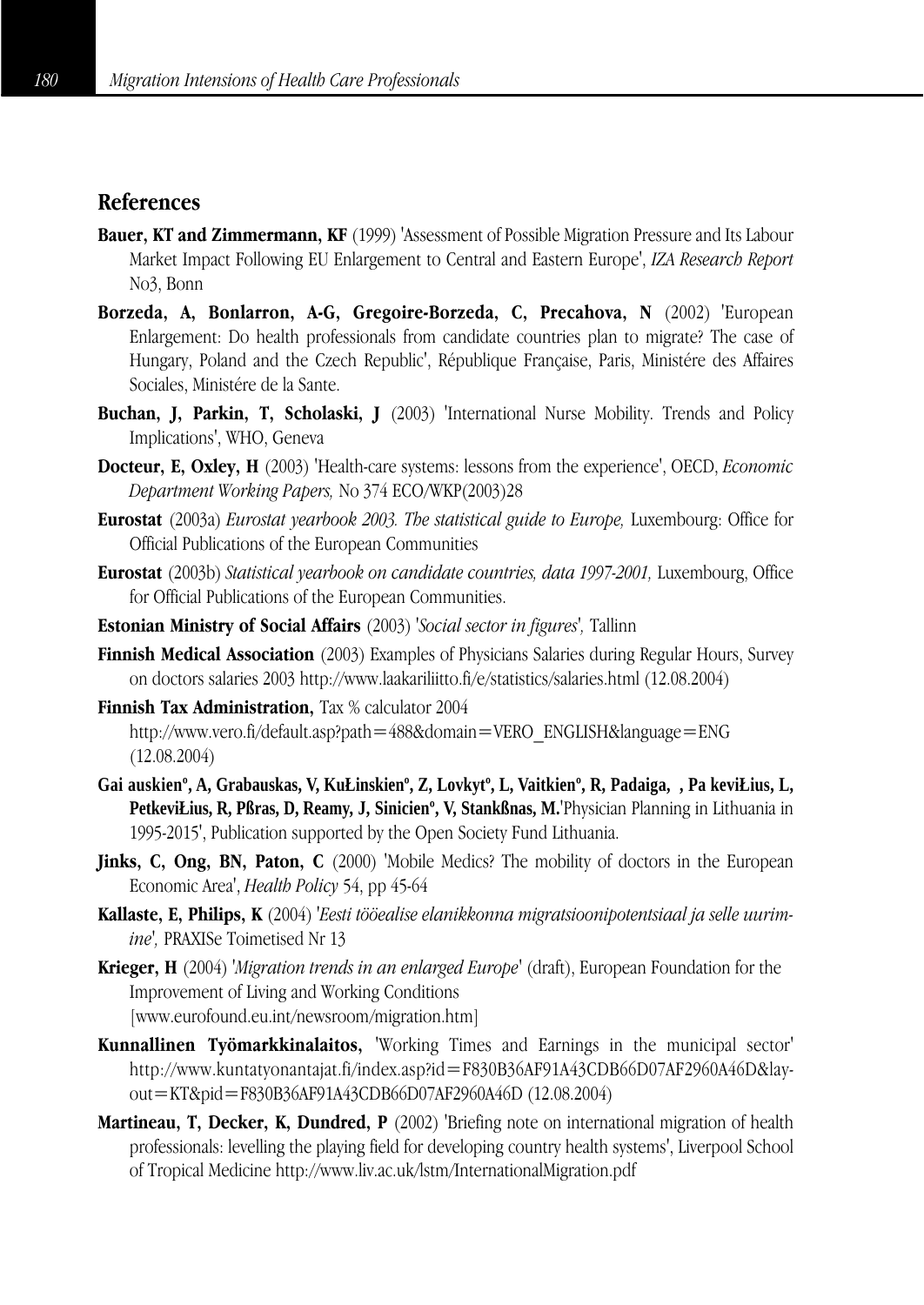- **Philips, K, Hinnosaar, M, Priinits, M, Võrk, A** (2003) *'Euroopa Liiduga ühinemise mõju palkadele ja tööjõu vabale liikumisele' Tartu: Riigikantselei Euroopa Liidu Sekretariaat,* Tartu Ülikool majandusteaduskond
- **Vujicic, M, Zurn, P, Diallo, K, Adams, O, Poz, MD** (2004) 'The role of wages in the migration of health care health care professionals from developing countries' *Human Resources for Health* 2004 2:3, Geneva: WHO, http://www.human-resources-health.com/content/2/1/3
- **Võrk, A., Priinits, M., Kallaste, E.** (2004) *'Tervishoiutöötajate migratsioon Eestist: migratsiooni potentsiaalne suurus, mõju tervihsoiutöötajate vajadusele ja poliitikavalikud'* Tallinn: Poliitikauuringute Keskus PRAXIS http://www.praxis.ee/data/THT\_veebi0.pdf (12.08.2004)

# **Appendix 1. Calculation of salaries in Finland**

#### *The wages in Finland are assumed to be following.*

In 2003 senior physician/specialist (gross) salary during regular hours in hospital was 4046 euros per month and for doctors in training the wage was 2788 euros per month (Finnish Medical Association 2004). Nurses will be assumed to go to work to the municipal sector were nurses' average wage in 2002 were 2143 euros per month (Kunnallinen Työmarkkinalaitos). Transfer of the gross wages to the net wage is done with the aid of tax percentage calculator (Finnish Tax Administration 2004).

In the calculation is assumed following: monthly wage is changed into yearly wage by multiplying with 12. The only income is assumed to be wage and no specific deductions are assumed, person is assumed to be in the population register. Person is assumed to be single without children and inhabit in Tampere city.

## **Table A1.**

| Senior physician in hospital  | $2729$ EUR $=$ 42574 EEK |
|-------------------------------|--------------------------|
| Doctor in training (resident) | 2035.9 EUR=31760 EEK     |
| Nurse.                        | 1644,5 EUR=25654 EEK     |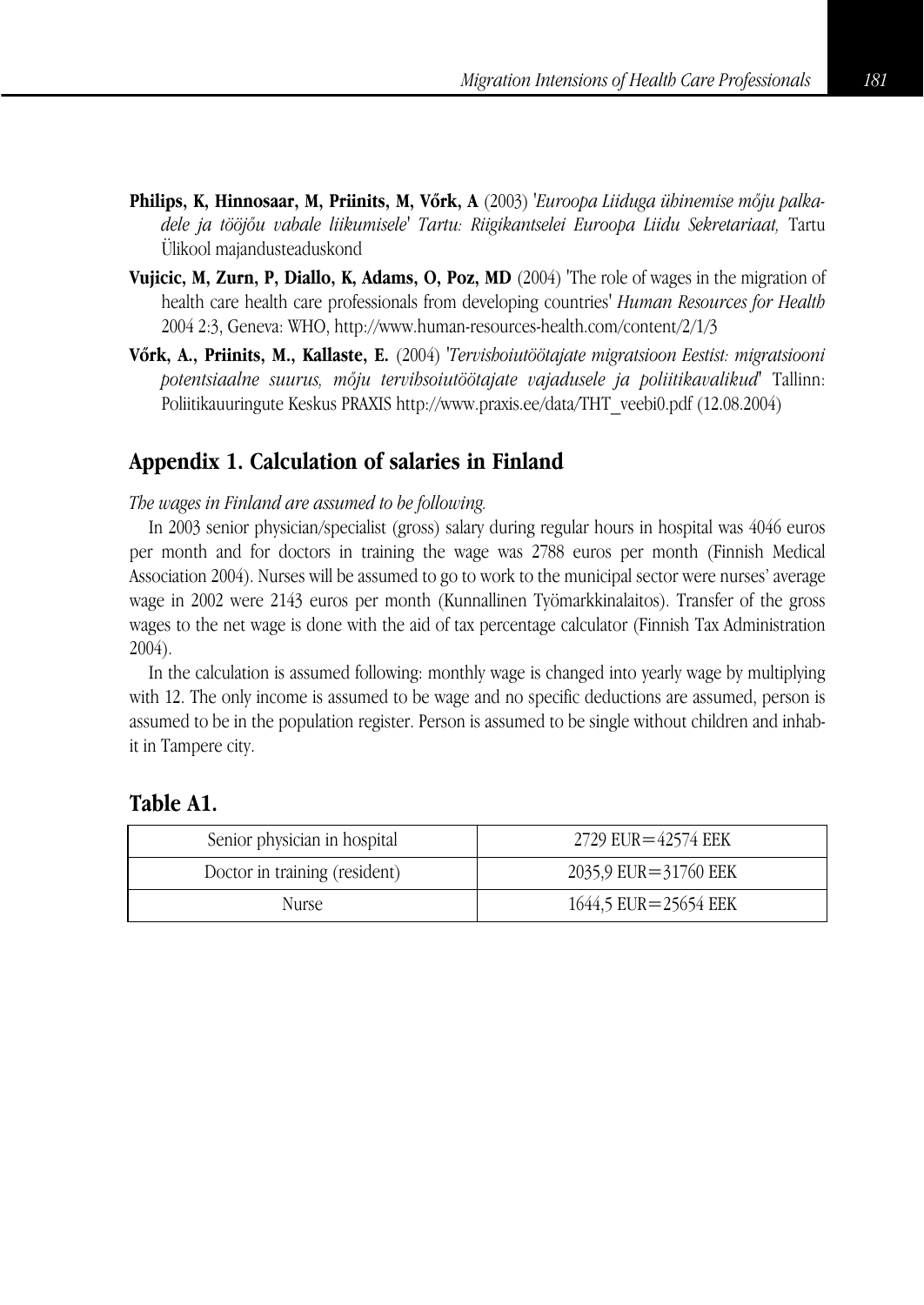

# **Appendix 2. Distribution of reservation wages**

Cumulative distribution of the health professionals who have plans to work abroad according to after-tax reservation migration wage (thousands of EEK) versus after-tax wage in Finland. (Reservation wage is set to maximum observed reservation wage for those who do not plan to go abroad.)